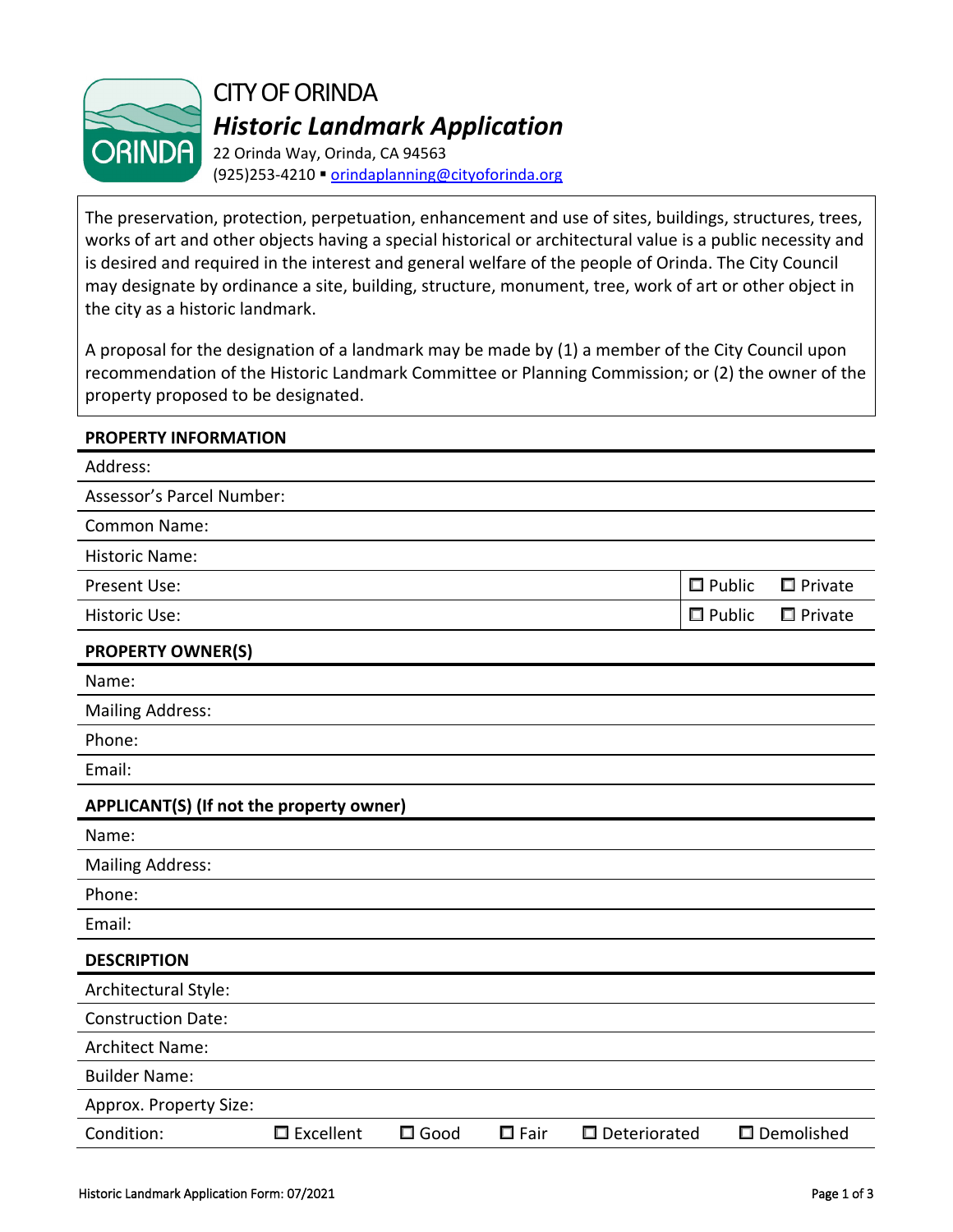| Surroundings:    | $\Box$ Open Land<br>$\Box$ Residential<br>$\Box$ Other: | $\Box$ Scattered Buildings<br>$\Box$ Industrial | $\Box$ Densely Built-Up<br>$\Box$ Commercial |
|------------------|---------------------------------------------------------|-------------------------------------------------|----------------------------------------------|
| Threats to Site: | $\Box$ None Known                                       | $\Box$ Private Development                      | $\square$ Zoning                             |
|                  | $\Box$ Vandalism                                        | $\Box$ Public Works project                     | $\Box$ Other                                 |

Briefly describe the physical appearance of the site or structure and describe any major alterations from its original condition. (Attach additional pages if needed).

|  | <b>Related Features.</b> |
|--|--------------------------|
|--|--------------------------|

| <b>SIGNIFICANCE</b>                                                                            |                               |                         |                 |  |  |
|------------------------------------------------------------------------------------------------|-------------------------------|-------------------------|-----------------|--|--|
| Main theme of the historical resource:                                                         |                               |                         |                 |  |  |
| $\Box$ Architecture                                                                            | $\Box$ Arts & Leisure         | $\Box$ Government       | $\Box$ Military |  |  |
| $\Box$ Economic/Industrial                                                                     | $\Box$ Exploration/Settlement | $\Box$ Social/Education | $\Box$ Religion |  |  |
| Briefly state historical and/or architectural importance, including dates, events, and persons |                               |                         |                 |  |  |

associated with the site. (Attach additional pages if needed).

Sources (List books, documents, surveys, personal interviews, and their dates).